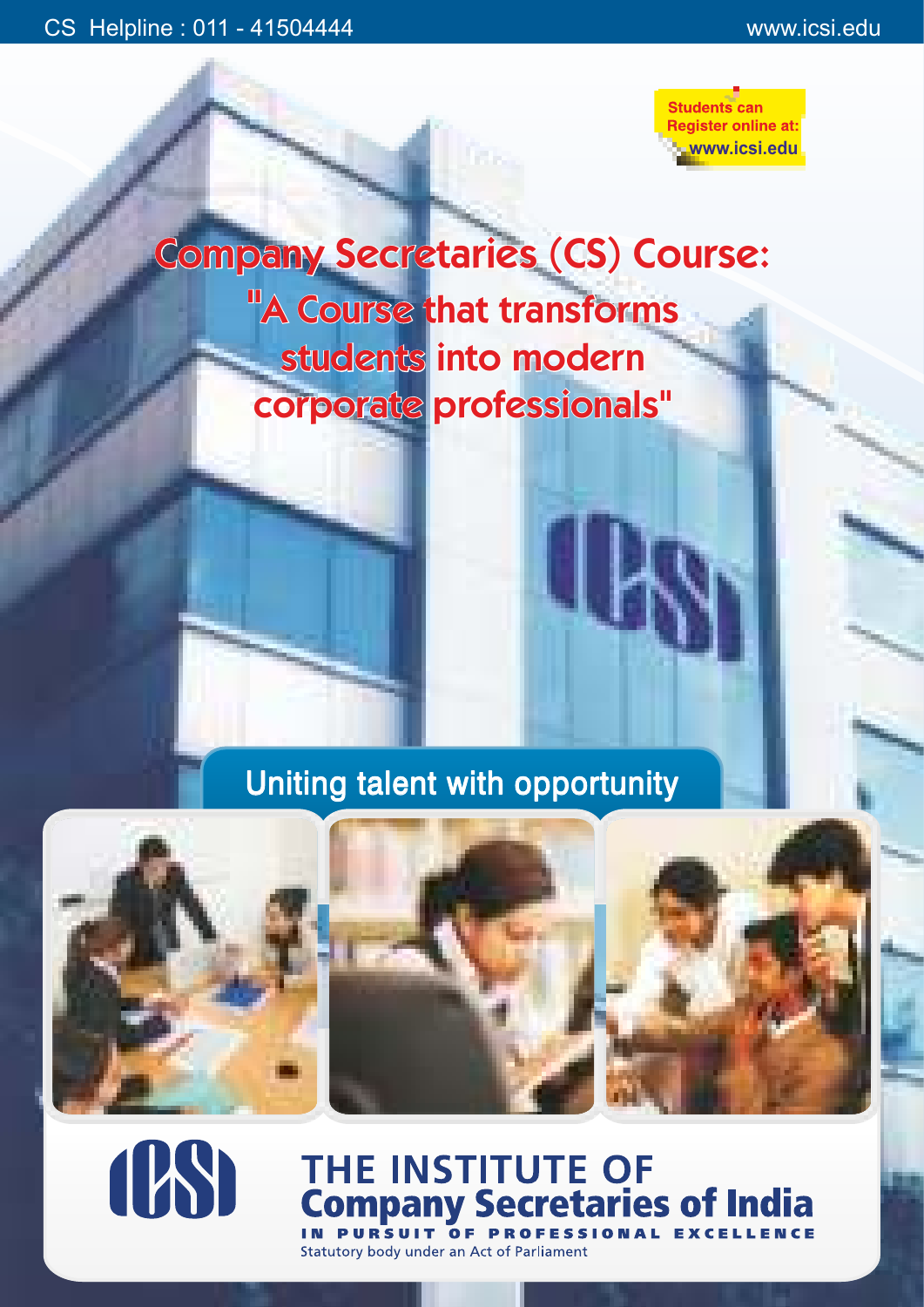

Introduction

About the Institute

- ICSI is a premier national professional Institute established under an Act of Parliament
- Functions under the jurisdiction of the Ministry of Corporate Affairs, Government of India
- ICSI has been set up to regulate and develop the profession of Company **Secretaries**
- ICSI has its Headquarters at New Delhi and 4 Regional Offices at Chennai, Kolkata, Mumbai, New Delhi and 70 Chapters spread all over India. Including One Overseas Chapter at Dubai.
- ICSI has its own Centre for Corporate Governance, Research and Training (CCGRT) at Navi Mumbai
- Conducts examination at 87 centres including one Overseas Centre at Dubai

# Managing Excellence



**Vision**

To be a global leader in promoting good corporate governance<sup>99</sup>

**Mission**

<sup>e</sup> To develop high calibre professionals facilitating good corporate governance"



THE INSTITUTE OF Company Secretaries of India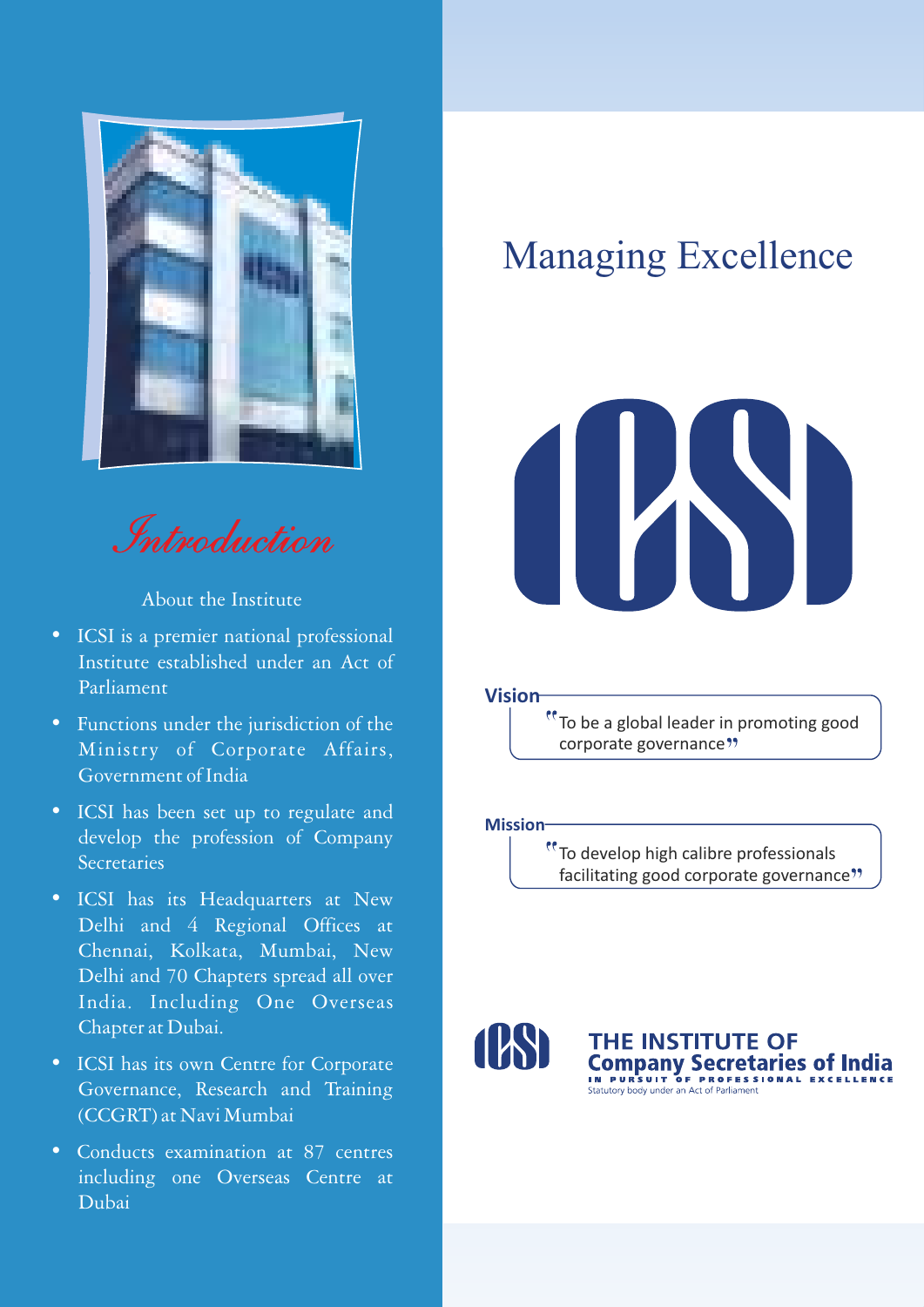

# FUNCTIONS OF COMPANY SECRETARY

# **A Company Secretary is :**

- An expert in Company Law, Corporate and Securities Laws
- Avital link between the company and its:
- Board of Directors
- Shareholders
- Government and Regulatory Authorities
- A conscience seeker of the company
- A compliance officer of the company
- Acorporate planner and strategic manager
- An in house legal counsel

#### EMPLOYMENT PROSPECTS

A qualified Company Secretary has openings in Employment and can also practice as an Independent Professional.

#### **Company Secretary in Employment:**

- Companies with a paid up share capital of Rs. 5 crore or more are compulsorily required to appoint a whole-time Company Secretary under section 383A of Companies Act, 1956.
- All companies seeking listing on Stock Exchange are required to appoint a whole-time Company Secretary.
- Membership of the Institute is recognised for appointment to superior posts and services under Central Government.
- Membership of the Institute is recognised for recruitment to Grade I to Grade IV in the Accounts Branch of the Indian Company Law Service.

#### **Self Employment (practice)**

- After obtaining a 'Certificate of Practice' from the Institute, Members of the Institute can go for independent practice.
- Every company not required to employ a whole-time secretary and having a paid-up share capital of Rs. 10 Lakh or more, is required to engage the services of a Secretary in Whole-time Practice for issue of compliance certificate.
- Pursuant to clause 49 of the Listing Agreement, Practising Company Secretaries have been authorized to issue Certificate regarding compliance of conditions of Corporate Governance as stipulated in the Clause.

# **Company Secretary as an independent professional**

- A Company Secretary in Practice is recognised to issue compliance certificates and attest documents under:
	- Companies Act, 1956
	- SEBIAct, SCRA and Regulations made there under
	- Depositories Act, 1996
	- Exim Policy

#### **Company Secretaries in Practice also render following services:**

- Legal, Secretarial and Corporate Governance
- Corporate Restructuring
- Foreign Collaborations and Joint Ventures
- Arbitration and Conciliation
- Project Financing
- Financial Management
- Project Planning
- Capital Market and Investor Relations
- Due Diligence
- Corporate Advisory Services.
- Tax advisory services
- Sales Tax Audit & Representation order sales tax facilities (in many states)

#### ROLE OF A COMPANY SECRETARY

A Company Secretary being multi-disciplinary professional renders services in the following areas:

**Corporate Governance Legal and Secretarial Services :**

- Corporate Governance Services
- Corporate Secretarial Services
- Secretarial/Compliance Audit and Certification Services.

# **Corporate Laws Advisory and RepresentationServices :**

- Corporate Laws Advisory Services
- Representation Services
- Arbitration and Conciliation Services.

# **Financial Market Services :**

- Public Issue, Listing and Securities Management
- Banking Services
- Takeover Code, Insider Trading.
- Securities Compliance and Certification Services
- Finance and Accounting Services
- Taxation Services
- International Trade and WTO Services.

# **Management Services :**

- General/Strategic Management
- Corporate Communication and Public Relations
- Human Resources Management
- Information Technology.

# ADMISSION & EXAMINATION

The CS Course is a Correspondence/Distance Learning Course with provision for optional class room teaching. **Admission is open through out the year. Students can register online on www.icsi.edu.**

**Stages to become Company Secretary**



# CS FOUNDATION PROGRAMME

# **Eligibility :**

- a) Senior Secondary (10+2) Examination Pass candidates in Arts, Science & Commerce Streams (excluding Fine Arts) are eligible for admission
- b) Duration of the Course is 8 months
- c) Admission is valid for three years
- d) Fee payable at the time of admission:  $\bar{z}$  4,500/-
- e) Register online at www.icsi.edu by clicking on online services.
- f ) Student should upload scanned copies of Sr. Secondary Examination Pass Certificate or mark sheet, date of birth, passport size photograph and signature while submitting online registration form at appropriate place.
- g) Regional Councils and Chapters conduct class room teaching for students which are optional
- h) Study material is provided after approval of the online registration application.
- i) **Provisional admission is allowed subject to submission of proof of passing Sr. Secondary Examination (10+2) within six months.**
- **Subjects** j) **Cut off dates : 31st March and 30th September however the admission is open throughout the year**

#### 1. Business Environment and Entrepreneurship

- 2. Business Management, Ethics and Communication
- 3. Business Economics
- 4. Fundamentals of Accounting and Auditing
- CS EXECUTIVE PROGRAMME

# **Eligibility :**

- CS Foundation Programme Pass
- Foundation Examination Pass of The Institute of Cost Accountants of India
- Common Proficiency Test (CPT) of The Institute of Chartered Accountants of India (ICAI)
- Arts, Science, Commerce Graduates/ Post Graduates (excluding Fine Arts) are eligible for admission
- Duration : 9 Months
- Candidates not less than 17 years of age
- Candidates possessing any of the following qualifications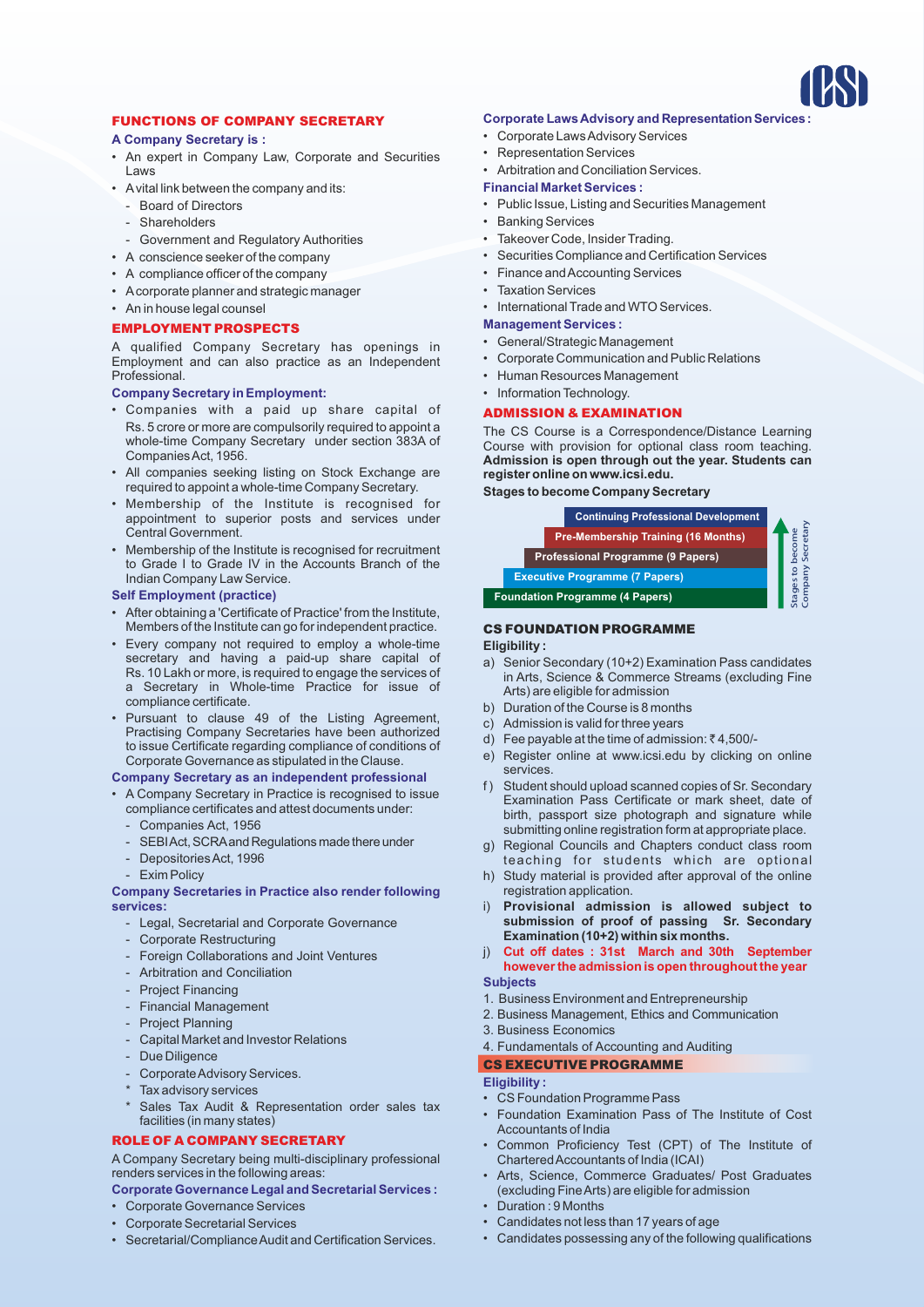

are exempted from passing CS Foundation Programme:

- (i) A degree or master's degree in Corporate Secretaryship or Commerce; or
- (ii) Pass in Final examination of ICAI (Cost) or ICAI or any other Accountancy Institution in India or abroad recognised as equivalent thereto by the Council; or
- (iii) A degree or master's degree in any disciplines other than Fine Arts.
- Student Registration is valid for five years
- Fee Payable
	- For CS Foundation Programme pass candidates: ₹8,500
	- For Commerce Graduates Foundation Pass of ICAI (Cost) / CPT Pass of ICAI : ₹9,000
	- For Non Commerce Graduates: ₹10,000
- Students must upload scanned copies of degree / marks certificate, date of birth, passport size photograph and signature while submitting online registration form.
- **• Students need to register online at www.icsi.edu**
- Study material is provided after approval of the online registration
- However the admission is open throughout the year
- Students must undergo Compulsory Computer Training or exempted thereof, before writing the CS Executive Programme examination
- Students must undergo 7 days Student Induction Programme (SIP) within 6 months of registration and before appearing in Executive Programme Examination.
- Students intending to attend class room teaching are required to pay additional fee to the Regional Councils/ Chapters as determined by them from time to time.
- **• Cut off dates : 28th February, 31st May, 31st August & 30th November for seeking registration**
- Non-Commerce candidates seeking exemption from the Foundation Programme Examination are required to pay in addition, education fee of  $\overline{500}$  for those subject(s) of the CS Foundation Programme which they had not studied at the graduate or post graduate level.

#### **Compulsory Computer Training:**

• No candidate shall be admitted to the Executive Programme examination unless he/she has successfully completed Computer Training Programme as may be specified from to time. For details on ICSI-APTECH Course and the recognized centers for the same, you may visit the website of the Institute viz. www.icsi.edu

## **Exemption from Computer Training**

• To facilitate the mandatory requirement for students having computer knowledge to pass the online test, M/s Sify Software has developed an online testing portal where students can appear for online test and will be able to download their certificates after 15 days of passing of online test. This will ensure that there is no delay in receiving the certificates after clearing the online test. Students can go to the online portal, register for the test and block a centre for appearing in the test. Payment for the online test can be done both in online or offline mode (through branches of SBI using Powerjyoti scheme). Students can register them selves for the said online test on http://icsi.sifyitest.com



#### **CS Executive Programme MODULE I**

- 1. Company Law
- 2. Cost and Management Accounting
- 3. Economic and Commercial Laws
- 4. Tax Laws and Practice

## **MODULE II**

- 5. Company Accounts and Auditing Practices
- 6. Capital Markets and Securities Laws
- 7. Industrial, Labour and General Laws

## **Exemption from individual paper(s) of the CS Executive Programme Examination**

A candidate shall be exempted from the following paper(s) of the Executive Programme examination if he/she possesses the qualification(s) specified against each paper, having secured 50% or more marks in the aggregate and applies for exemption on or before the specific last date for exemption paying requisite exemption fee which at present is  $\bar{c}$  1,000/- per paper :

1. Industrial, Labour and General Laws: Degree in Law (three years or five years integrated) from a recognised University/Institute either constituted under an Act of Parliament or approved by AICTE/AIU.

#### **4.16.5 Paperwise Exemption to Cost Accountants**

A candidate who has passed the Final examination of the Institute of Cost Accountants of India, shall be exempted from the following papers of the Executive Programme examination on making an application together with attested copy of the Final Pass certificate and the requisite exemption fee  $@ \bar{\tau}$  1,000/- per paper on or before the last date of submission of enrolment application for the examination:

- 1. Cost and Management Accounting (Module I, Paper 2)
- 2. Tax Laws and Practice (Module I, Paper 4)
- 3. Company Accounts and Auditing Practices (Module 2, Paper 5).

A candidate who has passed the Final examination of the Institute of Cost Accountants of India shall be exempted from the following papers of the Professional Programme examination on making an application in this behalf together with attested copy of the Final Examination Pass Certificate of Institute of Cost Accountants of India ICAI (Cost) and the requisite exemption fee  $@ \t3$  1,000/- per paper on or before the last date for submission of enrolment application for the examination :

- 1. Advanced Company Law and Practice (Module 1, Paper 1).
- 2. Financial, Treasury and Forex Management (Module 2, Paper 5).
- 3. Advanced Tax Laws and Practice (Module 3,Paper7).

#### CSPROFESSIONALPROGRAMME

#### **Eligibility :**

• A candidate will be admitted to the Professional Programme Examination, if he/she has registered himself/herself as a student for the Professional Programme at least nine calendar months prior to the month in which the examination commences. Fee payable: ₹12,000/-

#### **CS Professional Programme**

#### **Module-I**

- 1. Advanced Company Law and Practice
- 2. Secretarial Audit, Compliance Management and Due **Diligence**
- 3. Corporate Restructuring, Valuation and Insolvency **Module-II**
- 4. Information Technology and Systems Audit
- 5. Financial, Treasury and Forex Management
- 6. Ethics, Governance and Sustainability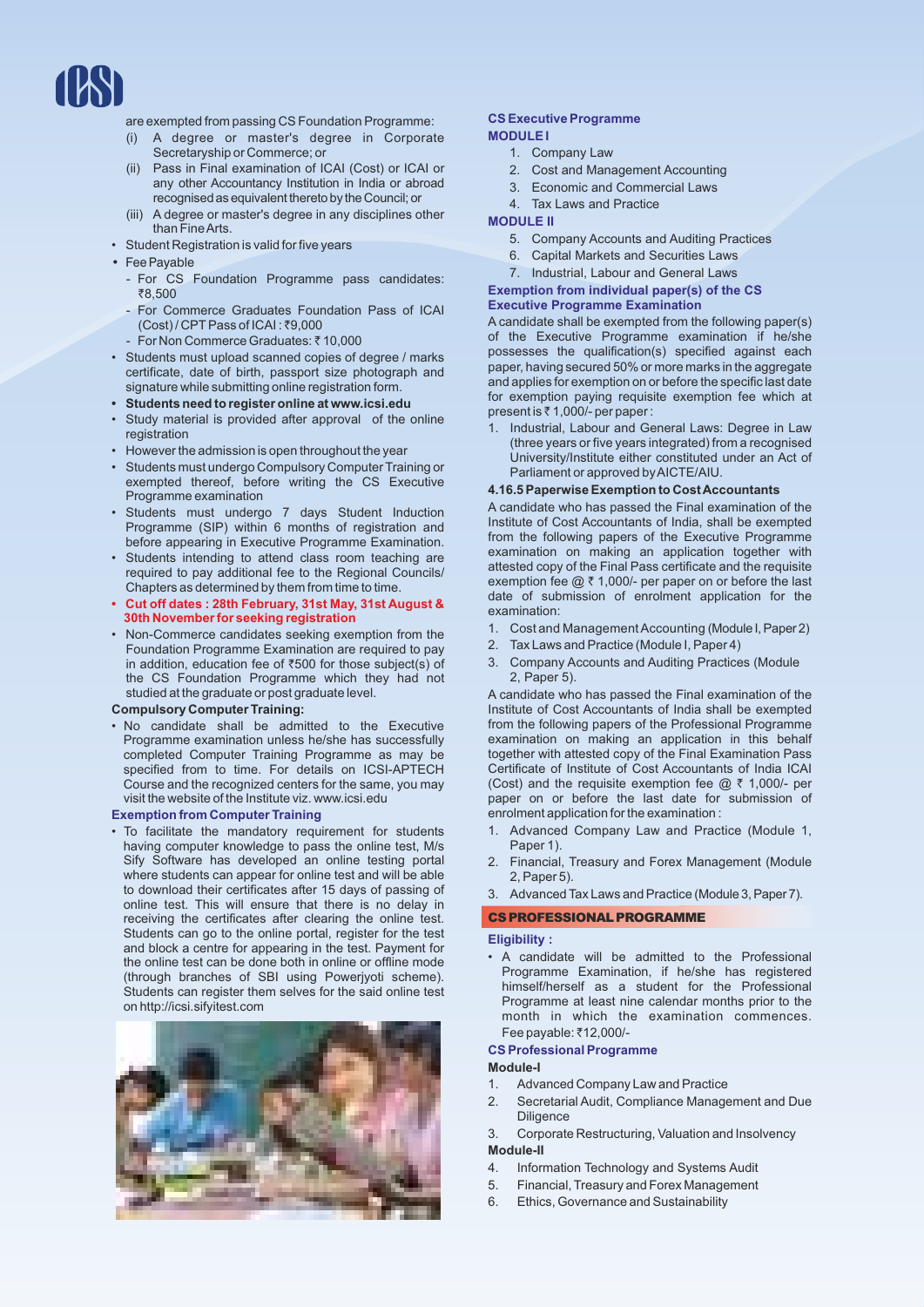#### **Module-III**

- 7. Advanced Tax Laws and Practice
- 8. Drafting, Appearances and Pleadings
- 9. **Electives 1 out of below 5 subjects**
- 9.1 Banking Law and Practice
- 9.2 Capital, Commodity and Money Market
- 9.3 Insurance Law and Practice
- 9.4 Intellectual Property Rights Law and Practice
- 9.5 International Business-Laws and Practices

### **Exemption from individual paper(s)**

A candidate who has passed the Final examination of the ICAI (Cost) is eligible to seek exemption from the following papers of CS Professional Programme:

Module 1, Paper 1 : Advanced Company Law & Practice

Module 2, Paper 5 : Financial, Treasury and Forex Management

Module 3, Paper 7 : Advanced Tax Laws and Practice

**Time limit for completing CS (Programme) Examination**

• A student is required to complete the CS Executive and Professional Programmes within the validity of his/her registration period.

## **Class Room Teaching**

- The Institute imparts class room teaching through interactive learning
- Students intending to attend class room teaching are required to pay additional fee to the Regional Councils/Chapters as determined by them from time to time.
- Duration is 6-7 months for Foundation Programme and 4- 5 months for Executive/Professional Programme - two hours a day and six days a week

#### **Medium of Examination**

• The Institute allows the students to write the examination in English/Hindi medium as well for writing the examination.

#### **Library**

- The Institute has libraries located in its four Regional Offices and most of the Chapters. For borrowing books, interested students may become members of the library on payment of security deposit and annual subscription to the concerned Regional Office/ Chapter Office as decided by them from time to time.
- Institute's Publications for students viz. 'Student Company Secretary' (Bi-Monthly) & 'CS Foundation Programme Bulletin' (Bi-Monthly) are sent to the concerned students free of cost.

#### **Prizes, Merit Scholarship & Merit-cum-Means Assistance**

- The Institute awards Prizes and merit scholarship to the meritorious students.
- Merit-cum-Means Assistance is granted to the Economicallyweaker/Academicallybright students
- **• Financial Assistance to Economically Backward Students with Good Academic Record**

The Institute provides financial assistance to the needy economically backward students possessing good academic record with a minimum 65% marks in the concerned examinations (Matriculate, Senior Secondary and/or 60% marks in Bachelor's Degree stage, as the case may be) as part of its social responsibility.

#### ICSI Students Education Fund Trust

With a view to encourage and motivate economically backward and academically bright students to pursue the Company Secretaries Course, the Institute has created a Trust viz. ICSI Students Education Fund Trust.

| <b>STAGE</b>                  | <b>CATEGORIES OF STUDENTS / ELIGIBILITY CRITERIA</b>                                                                                                                                                                                                          |                                                                                                                                                                                                                                                                                                              |
|-------------------------------|---------------------------------------------------------------------------------------------------------------------------------------------------------------------------------------------------------------------------------------------------------------|--------------------------------------------------------------------------------------------------------------------------------------------------------------------------------------------------------------------------------------------------------------------------------------------------------------|
|                               | Economically backward students<br>with good academic records                                                                                                                                                                                                  | <b>Academically Bright Students</b>                                                                                                                                                                                                                                                                          |
|                               | For Students with Family Income<br>up to Rs.1,00,000 per annum                                                                                                                                                                                                | <b>For Academically bright Students</b><br>without any limit on their Family<br>Income                                                                                                                                                                                                                       |
| Programme                     | Foundation Minimum 65% Marks (or<br>equivalent CGPA) in both<br>Matriculation (Class X) & Senior<br>Secondary (Class XII) Stages                                                                                                                              | Minimum 85% Marks (or<br>equivalent CGPA) in both<br>Matriculation (Class X) & Senior<br>Secondary (Class XII) Stages                                                                                                                                                                                        |
| <b>Executive</b><br>Programme | equivalent CGPA) in both<br>Matriculation (Class X) & Senior<br>Secondary (Class XII) Stages<br>and 60% Marks in Bachelor's<br>Degree Stage / or 65% marks in<br>aggregate in CPT of ICAI / or<br>65% marks in aggregate in<br>Foundation exam of ICAI (Cost) | Minimum 65% Marks (or Minimum 85% Marks) or<br>equivalent CGPA) in both<br>Matriculation (Class X) & Senior<br>Secondary (Class XII) Stages<br>and 70% Marks in Bachelor's<br>Degree Stage / or 75% marks in<br>aggregate in CPT of ICAI / or<br>75% marks in aggregate in<br>Foundation exam of ICAI (Cost) |

#### **NATURE AND EXTENT OF FINANCIAL ASSISTANCE**

Eligible Students shall be refunded the full amount of the Registration / Admission Fee, Postal Tuition Fee, Exemption Fee and other fees normally paid by the students at the time of admission to Foundation / Executive Programmes. Eligible Students shall also be refunded the Examination Fees paid by them subject to the condition that such student should seek enrollment to the respective examination at the first available opportunity vis-a-vis their admission date and pass it at the first attempt.

*Please note that under all above mentioned provisions, students concerned is firstly required to make the full payment of the requisite fees and then submit his/her claim for refund in the prescribed application form. If found eligible, his/her fees will be refunded.* 

#### **QUALIFYING MARKS**

• A candidate is declared to have passed the CS Foundation/ Executive/Professional Programme, if he/she secures at one sitting a minimum of 40% marks in each paper and 50% marks in the aggregate of all subjects.

#### **24x7 E-LEARNING (http://elearning.icsi.edu)**



- In order to facilitate students, e-learning portal is available for the Students of Foundation Programme, Executive Programme and Professional Programme. Students through out the country including rural and semi-urban areas as well as from other countries can avail this 24x7 hours on-line study facility as the portal has global reach.
- **Note: Applicants belonging to Scheduled Castes/Tribes/ Physically Handicapped are eligible for concession in the fees only subject to submission of requisite certificate issued by the competent authority**

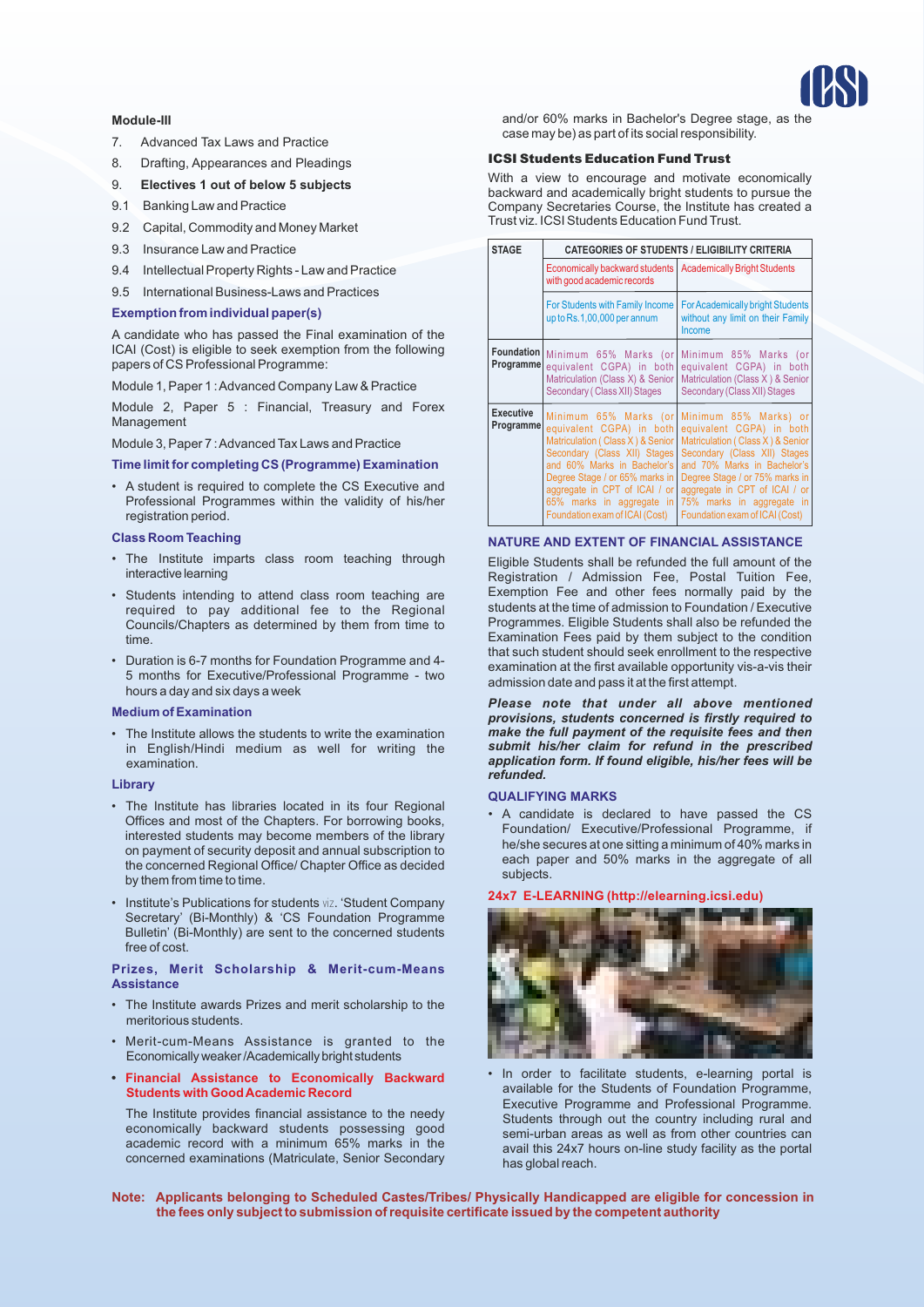

- The online CS Course includes:
	- Web based Training (WBT)
	- Video Based Training (VBT)
	- Live Virtual Classroom (LVC)
- Students intending to join e-learning are required to pay additional fees as determined by the Institute from time to time.
- To access the E-learning Portal of ICSI the candidates may log on to http://elearning.icsi.edu

## ICSI-IGNOU COURSE EXCLUSIVELY FOR CS **STUDENTS**

The Institute of Company Secretaries of India (ICSI) and Indira Gandhi National Open University (IGNOU) offer a specialized B.Com Course with Major in Corporate Affairs and Administration and specialized M.Com Course in Business Policy and Corporate Governance both for CS Students and Members. The Courses have been designed with an objective to develop skills and competencies of the students in the field of Corporate Affairs and Administration and Business Policy and Corporate Governance respectively. For further details please log on to www.icsi.edu/ICSI-IGNOU Course.

#### **Prospectus**

- Available at Headquarters / Regional Councils/ **Chapters**
- For C.S. Foundation Programme-Cash payment: ₹200/- or by Post / Courier - DD or P.O. ₹250/-
- For C.S. Executive Programme-Cash payment: ₹200/- or by Post / Courier - DD or P.O. ₹250/-
- Demand Draft/Postal Order in favour of:

'The Institute of Company Secretaries of India', payable at New Delhi.

Students can apply online at our website www.icsi.in by making payment through online payment gateway.

#### EXAMINATION FEE

Foundation Programme :₹1200/-

Executive Programme : ₹1200/- per module

Professional Programme : ₹1200/- per module

- Examination is conducted twice a year in June and December
- **• Last date for submission of Examination Form Online at Institute's website: www.icsi.edu**

**25th March** (with late fee of ₹ 250/- till 9th April)

**25th September** (with late fee of ₹250/- till 10th October)

#### PRACTICAL EXPERIENCE AND TRAINING REQUIREMENTS

The students are required to undergo the following training:

- (i) **15 months training** after passing the Executive Programme or Professional Programme
- (ii) **3 months practical training.** This training will be exempted to the students who have undergone 15 months training as at (i) above.
- (iii) **15 days training within a specialized agency** such as the office of the Registrar of Companies, stock

exchange, financial or banking institution or management consultancy firm

- (iv) **7 days Student Induction Programme (SIP):** (to be completed by the students within 6 months of registration to the Executive Programme)
- (v) **8 days Executive Development Programme (EDP)**  [after passing the Executive Programme]
- (vi) **15 days Management Skills Orientation Programme (MSOP) —** [after passing Professional **Programmel**
- (vii) The students will be required to complete **25 hours of Professional Development Programme (PDP).**
- **A student after passing the CS Professional Programme may enrol as 'Licentiate ICSI' at his/her option until the completion of training requirements**

#### PLACEMENT

The Institute's Headquarters and its Regional Offices and Chapters assists members in getting placement.

Candidates are sponsored to the prospective employers against their requirements.

## **MEMBERSHIP**

- After qualifying the CS Professional Programme and on completion of Pre-Membership / Management training as provided under the Regulations, a candidate is enrolled as an Associate Member of the Institute and can use the descriptive title "ACS" after his/her name
- Members can also prefix CS with their names.

# FURTHER ACADEMIC PURSUITS

# **Company Secretaries (CS) Qualification is :**

- Recognised by various Universities for admission to Ph.D Course
- Utilisation of services of members by various professional / educational bodies for academic activities

POST MEMBERSHIP QUALIFICATION (PMQ) COURSE IN CORPORATE GOVERNANCE

The Institute also conducts PMQ Course in Corporate Governance for its members to enable them to master and apply the principles and practices of good corporate governance in real life situation.

### **Eligibility Criteria**

A person who is a member of the Institute is eligible for the admission to the course. Registration for the Course is valid for a period of five years during which period the candidate is required to complete both the parts. A candidate should however, register at least six calendar months prior to the month in which the examination commences e.g. **if any examination commences in December, candidates registered upto and including May of that calendar year shall be eligible.**

#### **COURSE FEE & REGISTRATION**

` 25,000/- for the entire course payable as :

₹12,500/- payable at the time of registration

Registration is open throughout the year.

₹12,500/- payable after completion of Part-I and before commencement of Part-II